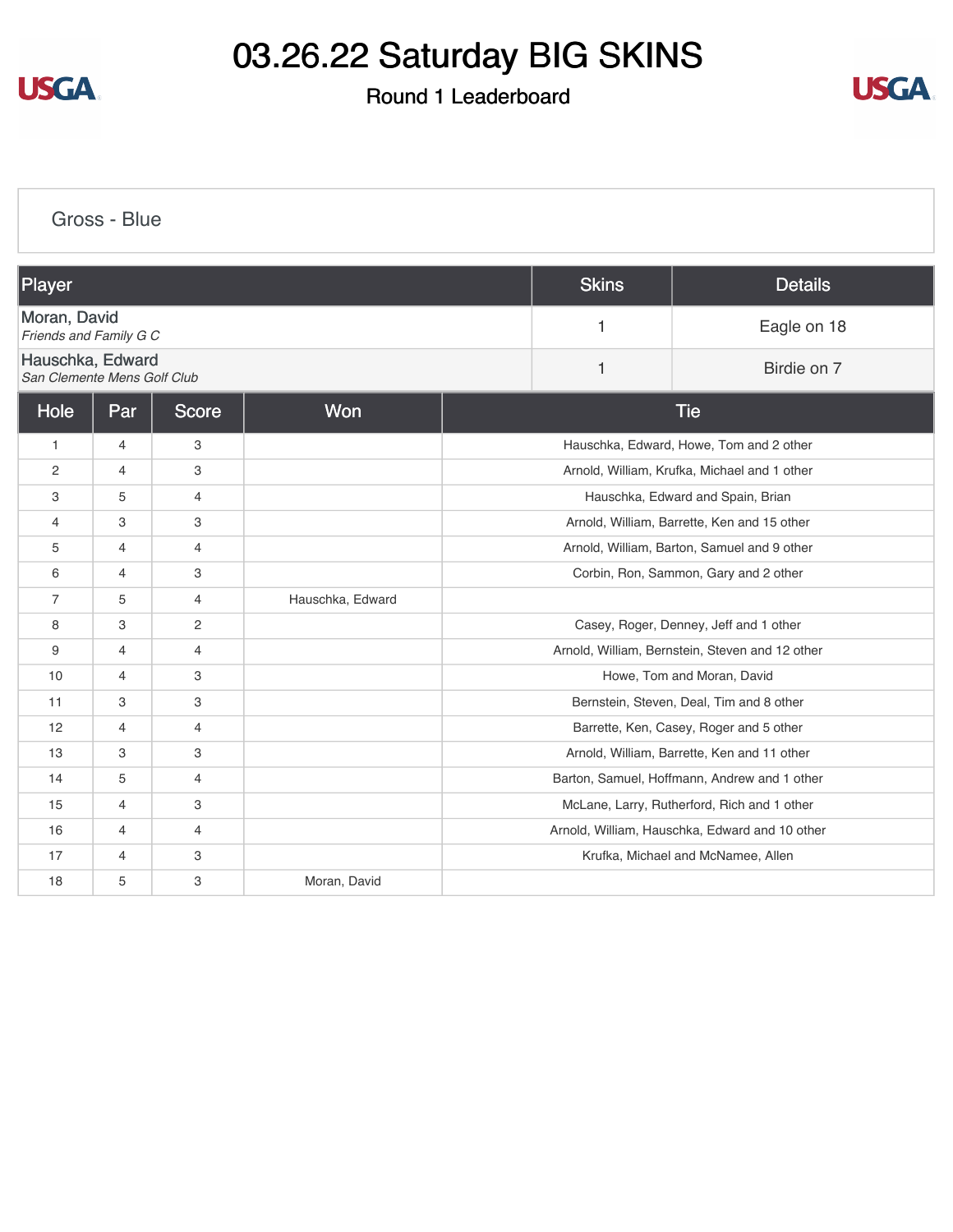

## Round 1 Leaderboard



[Net - Blue](https://cdn2.golfgenius.com/v2tournaments/8332188789271191601?called_from=&round_index=1)

| Player                                          |                     |                |                  | <b>Skins</b>                                | <b>Details</b>                               |  |  |
|-------------------------------------------------|---------------------|----------------|------------------|---------------------------------------------|----------------------------------------------|--|--|
| McLane, Jerry<br>Arroyo Trabuco Members Club    |                     |                |                  | Eagle on 1<br>$\mathbf{1}$                  |                                              |  |  |
| Rutherford, Rich<br>Arroyo Trabuco Members Club |                     |                |                  | 1                                           | Eagle on 15                                  |  |  |
| Moran, David<br>Friends and Family G C          |                     |                |                  | 1                                           | Double Eagle on 18                           |  |  |
| Hoffmann, Andrew<br>San Clemente Mens Golf Club |                     |                |                  | 1                                           | Eagle on 14                                  |  |  |
| Corbin, Ron<br>Arroyo Trabuco Members Club      |                     |                |                  | 1                                           | Eagle on 6                                   |  |  |
| Hole                                            | Par                 | <b>Score</b>   | Won              | <b>Tie</b>                                  |                                              |  |  |
| $\mathbf{1}$                                    | $\overline{4}$      | $\overline{c}$ | McLane, Jerry    |                                             |                                              |  |  |
| $\overline{2}$                                  | $\overline{4}$      | $\overline{2}$ |                  | Arnold, William and Krufka, Michael         |                                              |  |  |
| 3                                               | 5                   | $\overline{4}$ |                  | Barrette, Ken, Grismer, Adam and 4 other    |                                              |  |  |
| $\overline{4}$                                  | 3<br>$\overline{c}$ |                |                  | Arnold, William, Barrette, Ken and 15 other |                                              |  |  |
| 5                                               | $\overline{4}$<br>3 |                |                  | Arnold, William, Barton, Samuel and 8 other |                                              |  |  |
| 6                                               | $\overline{4}$      | $\overline{c}$ | Corbin, Ron      |                                             |                                              |  |  |
| $\overline{7}$                                  | 5                   | $\overline{4}$ |                  |                                             | Corbin, Ron and Hauschka, Edward             |  |  |
| 8                                               | 3                   | $\overline{c}$ |                  |                                             | Casey, Roger, Corbin, Ron and 4 other        |  |  |
| 9                                               | 3<br>4              |                |                  | Cottrill, Bobby, Deal, Tim and 6 other      |                                              |  |  |
| 10                                              | $\overline{4}$<br>3 |                |                  | Corbin, Ron, Howe, Tom and 1 other          |                                              |  |  |
| 11                                              | 3<br>$\overline{c}$ |                |                  | Deal, Tim and Grismer, Adam                 |                                              |  |  |
| 12                                              | $\overline{4}$      | 3              |                  | Barrette, Ken, Casey, Roger and 4 other     |                                              |  |  |
| 13                                              | 3                   | $\overline{c}$ |                  |                                             | Barrette, Ken, Bernstein, Steven and 7 other |  |  |
| 14                                              | 5                   | 3              | Hoffmann, Andrew |                                             |                                              |  |  |
| 15                                              | $\overline{4}$      | $\overline{c}$ | Rutherford, Rich |                                             |                                              |  |  |
| 16                                              | $\overline{4}$      | $\overline{4}$ |                  | Arnold, William, Deal, Tim and 11 other     |                                              |  |  |
| 17                                              | 4                   | $\sqrt{2}$     |                  | Krufka, Michael and McNamee, Allen          |                                              |  |  |
| 18                                              | 5                   | $\overline{c}$ | Moran, David     |                                             |                                              |  |  |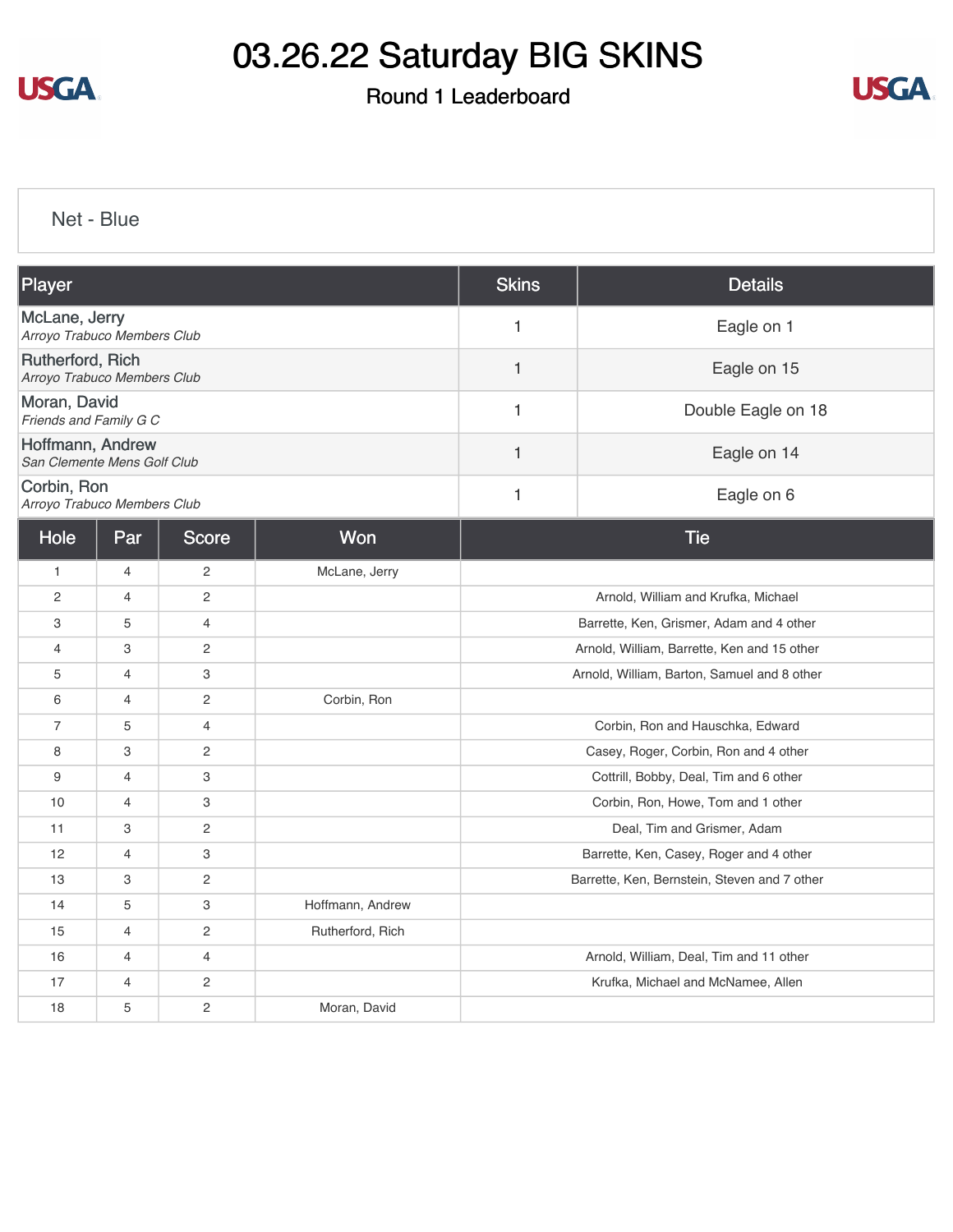

## Round 1 Leaderboard



#### [Gross - White/Red](https://cdn2.golfgenius.com/v2tournaments/8332189589242404914?called_from=&round_index=1)

| Player                                            |                |                           |                  | <b>Skins</b>                                   | <b>Details</b>                                  |  |
|---------------------------------------------------|----------------|---------------------------|------------------|------------------------------------------------|-------------------------------------------------|--|
| Armstrong, Niall<br>San Juan Hills Mens Golf Club |                |                           |                  | $\overline{c}$                                 | Birdie on 3, Birdie on 18                       |  |
| Neal, Donald<br>Arroyo Trabuco Members Club       |                |                           |                  | 1                                              | Birdie on 9                                     |  |
| Lizakowski, Lee<br>Arroyo Trabuco Members Club    |                |                           |                  | $\mathbf{1}$                                   | Birdie on 7                                     |  |
| Hurst, James<br>Arroyo Trabuco Members Club       |                |                           |                  | 1                                              | Birdie on 11                                    |  |
| King, Rusty<br>Arroyo Trabuco Members Club        |                |                           |                  | 1                                              | Birdie on 10                                    |  |
| Hole                                              | Par            | <b>Score</b>              | Won              | <b>Tie</b>                                     |                                                 |  |
| $\mathbf{1}$                                      | $\overline{4}$ | $\overline{4}$            |                  | Hurst, James, King, Rusty and 7 other          |                                                 |  |
| $\overline{2}$                                    | $\overline{4}$ | $\overline{4}$            |                  | Armstrong, Niall, Chin, Darrel and 1 other     |                                                 |  |
| 3                                                 | 5              | $\overline{4}$            | Armstrong, Niall |                                                |                                                 |  |
| $\overline{4}$                                    | 3              | $\ensuremath{\mathsf{3}}$ |                  | Armstrong, Niall, Graffius, Mark and 4 other   |                                                 |  |
| 5                                                 | $\overline{4}$ | $\overline{4}$            |                  | Hurst, James, Lizakowski, Lee and 2 other      |                                                 |  |
| 6                                                 | $\overline{4}$ | $\overline{4}$            |                  | Hurst, James, Lizakowski, Lee and 4 other      |                                                 |  |
| $\overline{7}$                                    | 5              | $\overline{4}$            | Lizakowski, Lee  |                                                |                                                 |  |
| 8                                                 | 3              | 3                         |                  | Chin, Darrel, Christie, Richard and 9 other    |                                                 |  |
| 9                                                 | $\overline{4}$ | 3                         | Neal, Donald     |                                                |                                                 |  |
| 10                                                | $\overline{4}$ | $\ensuremath{\mathsf{3}}$ | King, Rusty      |                                                |                                                 |  |
| 11                                                | 3              | $\overline{c}$            | Hurst, James     |                                                |                                                 |  |
| 12                                                | $\overline{4}$ | $\overline{4}$            |                  | Graffius, Mark, McGovern, Terrance and 2 other |                                                 |  |
| 13                                                | 3              | 3                         |                  | Armstrong, Niall, Graffius, Mark and 7 other   |                                                 |  |
| 14                                                | 5              | 5                         |                  |                                                | King, Debbie, Lizakowski, Lee and 3 other       |  |
| 15                                                | 4              | $\overline{4}$            |                  |                                                | Lizakowski, Lee, Neal, Donald and 3 other       |  |
| 16                                                | $\overline{4}$ | $\overline{4}$            |                  |                                                | Hurst, James, Lizakowski, Lee and 2 other       |  |
| 17                                                | 4              | $\overline{4}$            |                  |                                                | Armstrong, Niall, Christie, Richard and 1 other |  |
| 18                                                | 5              | $\overline{4}$            | Armstrong, Niall |                                                |                                                 |  |